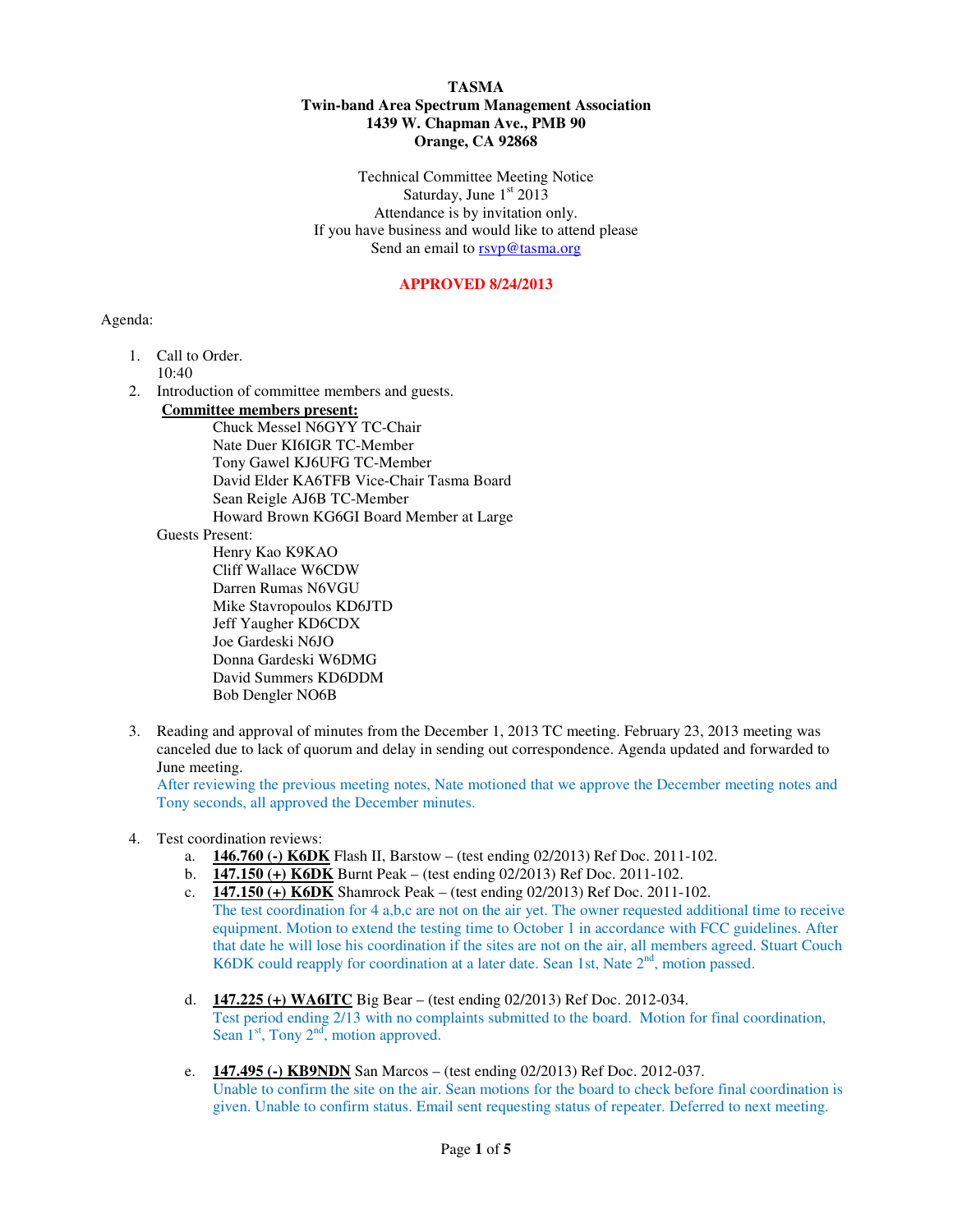- f. **147.030 (+) N6XPG** Green Valley Lake (test ending 02/2013) Ref Doc. Email 2012-004. The repeater is not on air yet. Board agrees to extend the testing period. Nate  $1<sup>st</sup>$ , and Sean  $2<sup>nd</sup>$ , the motion to push the final date to a year from original request. The repeater needs to be on the air by October 1, 2013, or the test coordination will be terminated and the RFC declined. Motion passes.
- g. **144.505 (145.105) WF6OCS** Oceanside (test ending 08/2013) Ref Doc. 2012-049. Cert No complaints to date, the testing period should continue until August.
- h. **147.765 (-) KJ6NLG** Victorville (test ending 08/2013) Ref Doc. 2012-050. Chuck will send an email to see if they are on the air and testing has started.
- i. **147.435 (146.400) KE6RRI** Mt. Lukens (test ending 08/2013) Ref Doc. Email 2012-008. Record corrected to reflect the correct location of Oat Mountain. No complaints to date, the testing period should continue until August.
- 5. Interference complaints:
	- a. **147.615 (-) N6NIK** See item 7g. Ref Doc. 2012-016, 2012-042. Revisit from last meeting. OOCP letter sent out to W6LY. **OOCP letters sent 4/1/2013 to W6LY.** (item 7d & 7k) response received – Ref. doc 2013-26a.
	- b. **146.895 (-) W6KRW** submitted from: **146.895 (-) KD6OI**. Ref Doc. 2012-029. Letter sent out to W6KRW, requesting that there records be updated with TASMA. Tabled from last meeting. April 2012 complaint received. The repeater is OOCP. OOCP will be sent out requesting updated information on all of their sites and locations. Including transmitters used in simulcast. Note: In the Races Newsletter on June 8, 2010 simulcast used for the first time on their 2 meter repeaters.

OOCP letter to include notification of an interference complaint filed against W6KRW Nate  $1<sup>st</sup>$ , Sean  $2<sup>nd</sup>$ , all TC members approve.

c. **145.440 (-) N6NIK** submitted by N6USO, submitted 12/27/2011. N6NIK will make a trip to the repeater site, and will check to make sure that the antennas are not reversed. **OOCP letter sent 4/1/2013** Reply received 04/04/2013. See ref doc. 2013-034.

OCCP letter sent on April 1, 2013. TC received a response letter stating they had made some changes and checked that antennas were correctly connected. Motion to send OOCP letter : The TC to suggest the owner contact additional technical resources in resolving the OCCP problem. The TC also to request pictures of the transmitter, duplexer, circulators, isolators and antennas – with block diagram. The board has also observed de-sense with the repeater, which is OOCP. More accurate GPS coordinates are required for the site location. Nate  $1<sup>st</sup>$ , Sean  $2<sup>nd</sup>$ , all TC members approved.

# 6. Coordination Waiting List:

|  |                | Date:                 | <b>Call Sign:</b>  | <b>Location:</b>                                                    |
|--|----------------|-----------------------|--------------------|---------------------------------------------------------------------|
|  | a.             | 04/03/2009            | K6AMS              | <b>Running Springs</b>                                              |
|  | b.             | 05/25/2009            | KF6HKM             | Contractor's Point                                                  |
|  | c.             | 05/25/2009            | KF6HKM             | Oat Mountain                                                        |
|  | d.             | 06/05/2009            | W6GAN              | Sylmar                                                              |
|  | e.             | 07/01/2009            | W6ARD              | Long Beach                                                          |
|  | f.             | 08/10/2009            | K6RRR              | Mt Otay $(P25)$                                                     |
|  | g.             | <del>11/13/2010</del> | <b>WA6ITC</b>      | Big Bear Valley, Ref Doc. 2012 034 (In test as of 08/25/12 item 4d) |
|  |                | Coordination issued   |                    |                                                                     |
|  | h.             | 02/26/2011            | N <sub>1</sub> SAT | <b>Claremont Mesa</b>                                               |
|  | $\mathbf{1}$ . | 11/12/2011            | KG6YPA             | Running Springs, Ref Doc. 2011-67                                   |
|  |                | 11/12/2011            | W6GRG              | Simi Valley                                                         |
|  | k.             | 12/01/2012            | W6NUT              | Contractor's Point, Ref Doc. Email 2012-009                         |
|  |                |                       |                    |                                                                     |

7. Old Business, RFCs, updates and notifications: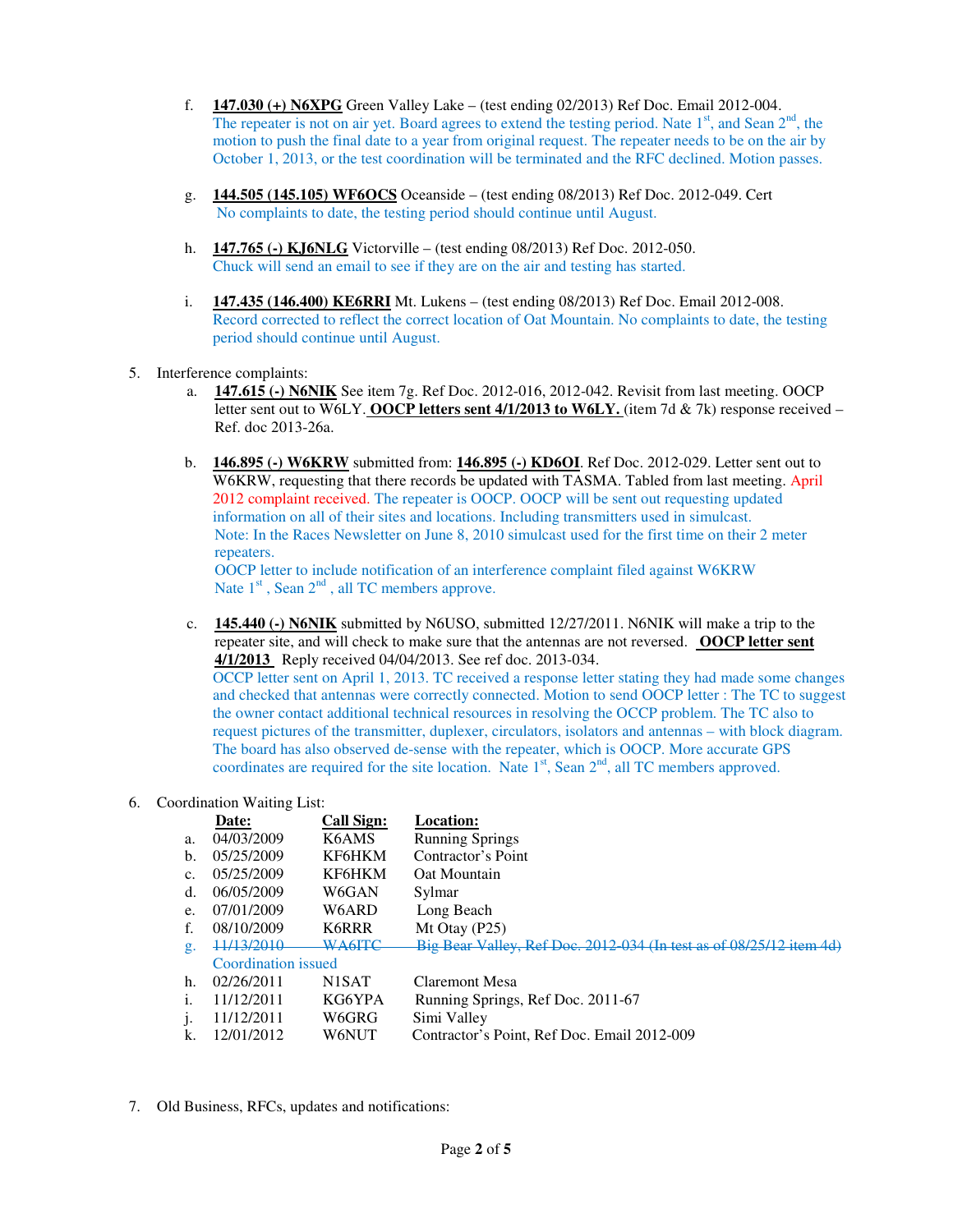- a. **147.705 (-) KI6ZTP** Heaps Peak: New RFC. Received via email on 06/23/2012. Ref Doc. Email 2012-003. Incomplete RFC. Revisit from 12/2012 meeting. **Requested to resubmit RFC.** Motion to drop off agenda due to non-response and notify of same. Nate  $1<sup>st</sup>$ , Tony  $2<sup>nd</sup>$ , all TC approve KI6ZTP Needs to submit new RFC for inclusion on future agenda for any RFC updates.
- b. **147.270 (+) WA6ZTR** Disappointment: OOCP. Observed off air. Possible locations change (Palmdale) and call sign change to the trustee's call sign (WB6BFN). Notified by N6XPG, on 08/02/2012. **OOCP letter sent 4/1/2013**. Observed the repeater is back on the air with 100pl as of 5/27/13. ID as WA6ZTR. Item closed.
- c. **147.270 (-) N6XPG** Green Valley Lake: New RFC. Received via email on 08/02/2012. Ref Doc. Email 2012-006. RFC is placed on hold, until item **7b** is resolved. The RFC is declined, the frequency is back in use and WA6ZTR repeater is on the air. Sean  $1<sup>st</sup>$ , and Nate  $2<sup>nd</sup>$ , all TC members approve.
- d. **147.615 (-) W6LY(K7TX)** Laguna Woods: OOCP. Location Change, power change, antenna change, increased height. **OOCP letter sent 4/1/2013**. (see also 7k) Two letters were sent and they submitted a new RFC. This should be a new agenda item since it is a new RFC. A letter should be sent to NIK to request they work with the repeater owners and verify if they are still experiencing interference. Tasma thanks W6LY for working on trying to resolve the interference problem, by making the necessary changes to try and mitigate the interference problem. NIK should be notified that W6LY has made significant changes and if there is still any interference problems please submit a new interference complaint report. Part 97 .3 definition 23 harmful interference.

Motion to send the letters. Nate  $1<sup>st</sup>$ , Sean  $2<sup>nd</sup>$ , all members approved.

- e. **146.940 (-) KE6FUZ** Disneyland: OOCP. Location Change. **OOCP letter sent 4/1/2013**. Reply received. See ref doc. 2013-033. Contact name is no longer valid. Repeater still using KE6FUZ ID. Looked up new contact of W6LPJ as trustee for Disney club repeater. Motion to send OOCP letter requesting an updated RFC with the corrected information. The RFC needs to include the new location and new ID. Nate  $1<sup>st</sup>$ , and Chuck  $2<sup>nd</sup>$ , all members approve.
- f. **145.280 (-) KC6KUI** Covina: OOCP. Invalid Call Sign (Silent Key). **OOCP letter sent 4/1/2013**. TASMA was notified the owner has abandoning the frequency and the repeater was removed from service in 2011 with no plans to reactivate the repeater. The TC agreed to add the frequency pair back into the waiting list pool. Waiting list reviewed, but no match found for frequency. Motion to terminate the coordination, Chuck  $1<sup>st</sup>$ , Sean  $2<sup>nd</sup>$ , all TC members approved.
- g. **146.115 (+) W6OY** Granados Mtn.: OOCP. Observed off air. **OOCP letter sent 4/1/2013**. A letter was send and returned with no response. Motion to de-coordinate. Sean 1st, Nate  $2<sup>nd</sup>$ , and TC members approve. Waiting list reviewed, but no match found for this frequency.
- h. **147.705 (-) WB6CDF** North Yucca Valley: OOCP. Observed off Air. **OOCP letter sent 4/1/2013**. There was no response from the letter and motion to de-coordinate. Sean  $1<sup>st</sup>$ , Chuck  $2<sup>nd</sup>$ , All TC members approve. Waiting list reviewed, but no match found for this frequency. Email response received after meeting, but still within the allocated time period and prior to posting of the minutes, so de-coordination put on hold and item referred to August meeting.
- i. **146.115 (+) K6JB** Yucca Valley: OOCP. Observed off Air. **OOCP letter sent 4/1/2013.** Reply received. See ref doc. 2013-024. (Silent key Feb. 2009). Response from the letter notifying that he was silent key. Motion made to de-coordinate. Nate 1st, Tony  $2<sup>nd</sup>$ , All TC members approve. Waiting list reviewed, but no match found for this frequency.
- j. **146.160 (+) KD6QLT** Palm Springs: OOCP. Observed off Air. **OOCP letter sent 4/1/2013**. Reply received with explanation and request for extended time. Ref doc. 2013-025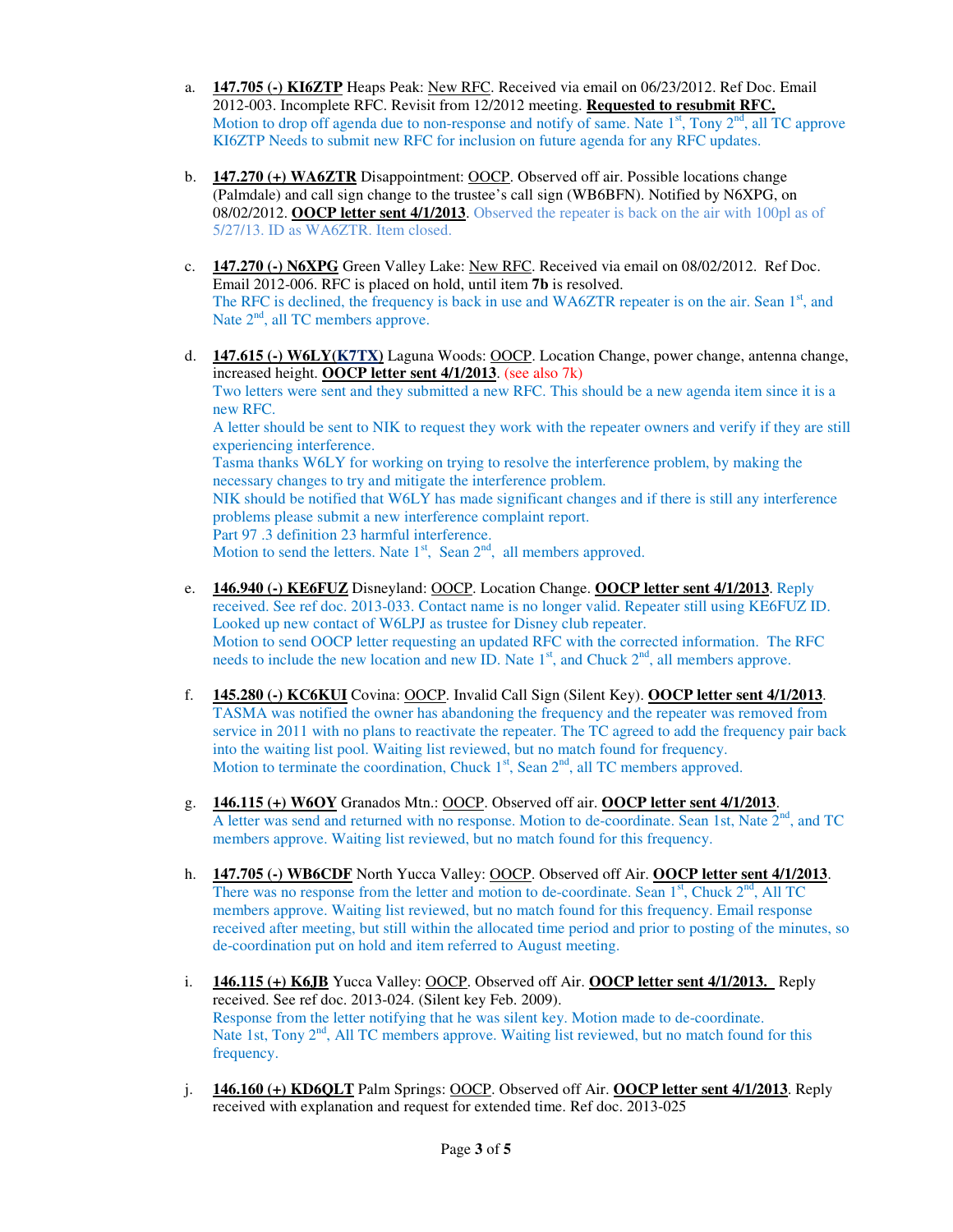We received response April 8, 2013 requesting additional time. Motion was made to extend the time until October 1, 2013 to be back on the air. Request to update their RFC letter to clarify if the repeater is portable. Nate  $1<sup>st</sup>$ , and Sean  $2<sup>nd</sup>$ , all TC members approve.

- k. **147.615 (-) W6LY** Laguna Woods: Update RFC. Postmarked on 08/20/12. Ref Doc. 2012-047. Sent a letter requesting lower power output or switch to a directional antenna radiating in a southern direction. **OOCP letter sent 4/1/2013**. Reply Ref. Doc. 2013-026, 26a-26b, See item 7d
- 8. New Business:
	- a. **W6NUT** Sierra Peak: Update RFC. Received via mail on 5/03/2013. Ref Doc. 2013-037. Received via email 5/14/2013 and replied. Ref Docs. New Email 2013-057, docs email 2013-001 thru 003. Review at meeting. The new owner has bill of sale dated December 1, 2012, which includes the release of the frequency Pair. They provided the TC a copy of the sales receipt. Motion to transfer ownership of coordination.
		- Nate  $1<sup>st</sup>$ , Tony  $2<sup>nd</sup>$ , the motion. All TC members approved.
	- b. **K6NBR** Newport Beach: New RFC. Received via email on 01/31/2013. Ref Doc. Mail 2013-014a. Received 2/1/2013 (RFC Withdrawn. Merging with WB6NLU. Item 8g.) The board accepts the withdrawal of the RFC
	- c. **147.000 (-) K6CLX** Calexico: New RFC. Received via email on 03/05/2013. Ref Doc. 2013-051. Ref Doc. Mail 2013-019 received 4/12/2013. - Frequency not standard in bandplan. Owner submitted a new RFC at meeting with the corrected offset (147.000 +), which now meets band plan. Motion to issue 9 mo. test coordination. Nate  $1<sup>st</sup>$ , Sean  $2<sup>nd</sup>$ , all TC members approve.
	- d. **147.855 (-) WW6Y** Victorville: Update RFC. Received via email on 03/11/2013. Ref Doc. 2013-052. Updated RFC - repeater moved to a new location. Motion to issue a test coordination for 60 days. Nate  $1<sup>st</sup>$ , Tony  $2<sup>nd</sup>$ , all TC members approve.
	- e. **449.500 (-) K9KAO** Covina: New RFC. Received via mail on 12/10/2012. Ref Doc. 2013-015A. Transfer of coordination. RFC with Release documents submitted. Motion to transfer coordination to new owner. Sean  $1<sup>st</sup>$ , Tony  $2<sup>nd</sup>$ , all TC members approve. Coordination transferred.
	- f. **147.360 (+)W6CDW** Elsinore Peak: New RFC. Received via mail on 4/8/2013. Ref Doc. 2013-017 Only 15Khz off of KB9YIQ in Menifee, which is reversed (-). Not acceptable. Updated RFC with a new frequency of 147.330 Mhz, submitted. Motion to issue 9 mo. test coordination, starting in approx. 90 days, with the following: 15 Watts output at feedline, Omni directional antenna, repeater with a PL. Sean 1st, Nate  $2<sup>nd</sup>$ , all TC members approve.
	- g. **145.420 (-) WB6NLU** Newport Beach: Update RFC. Received via mail on 5/13/2013. Ref Doc. 2013-021 Adding K6NBR on as technical contact. Motion to accept change. Nate 1st, Sean 2<sup>nd</sup>, all TC members approve.
	- h. **K6COV** 147.915 Anaheim: New RFC. Received via mail on 5/23/2013. Ref Doc. 2013-031 Motion to approve the ownership change and a new test coordination period of 6 months due to a 2 mile change in location. Nate  $1<sup>st</sup>$ , Sean  $2<sup>nd</sup>$ , all TC members approve.
	- i. **N6QS** Yucca Valley: New RFC. Received via email on 5/18/2013. Ref Doc. 2013-032 Very close to WD6RAT on Edom Hill. Only few miles distant. Motion to reject and offer to put them on waiting list for a different frequency pair. Nate  $1<sup>st</sup>$ , Sean  $2<sup>nd</sup>$ , All TC members approve. RFC rejected due to interference potential.
	- j. **K6TEM** Sunset Ridge: 449.880 RFC submitted 09/2010 requesting acceptance under grandfather clause. Ref doc. 2010-133. Repeater coordinated with Scrrba in 2009. Motion made to accept as the RFC meets all the grandfathering conditions. Nate  $1<sup>st</sup>$ , Tony  $2<sup>nd</sup>$ , to accept the grandfather coordination on 70 cm, Motion passed.

*\*OOCP- Out of Coordinated Parameters\**